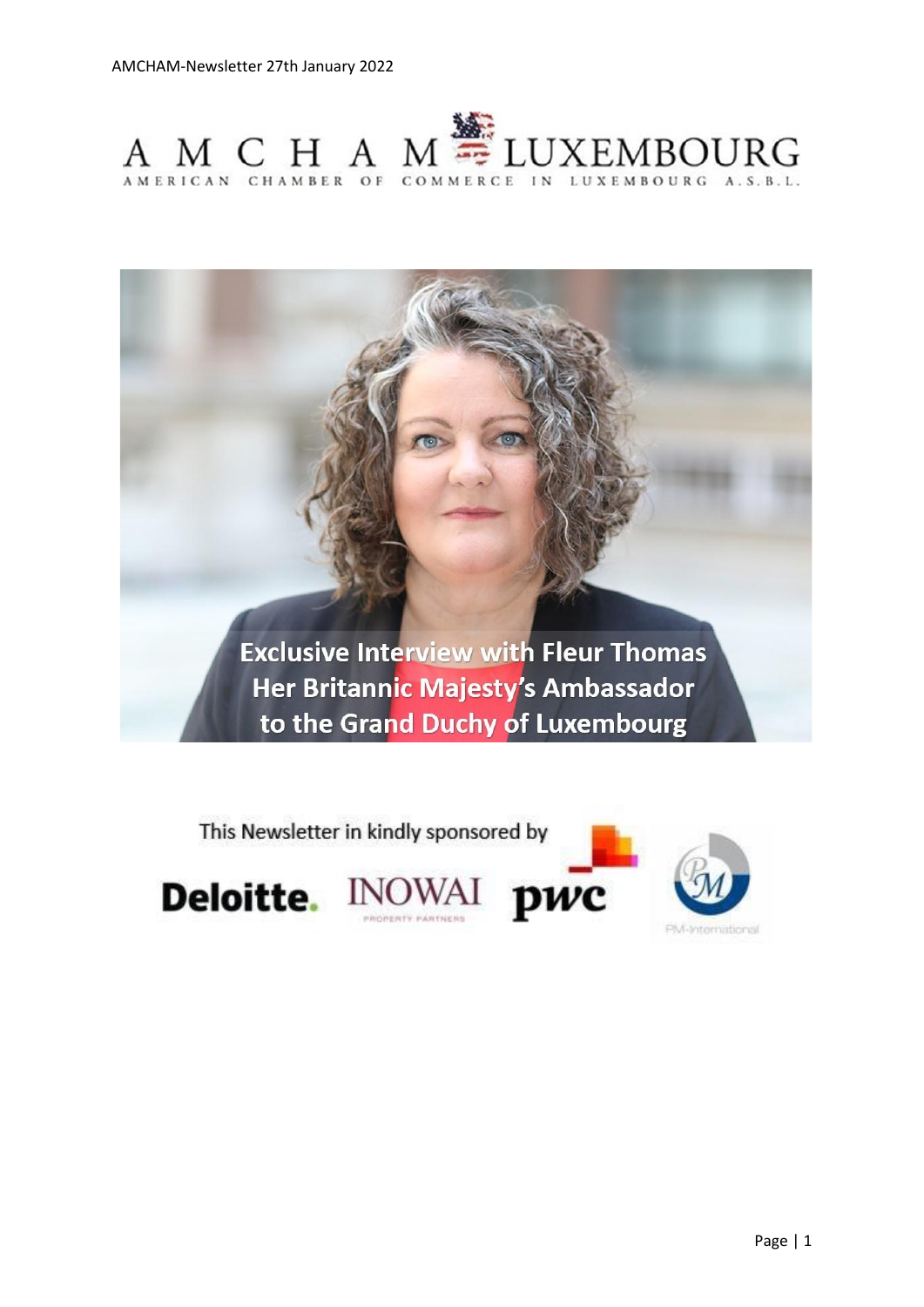

**A Message from our Chairman, Paul Schonenberg**

**Read [here](https://www.amcham.lu/newsletter/18185/)**



**Read our Interview with Fleur Thomas Her Britannic Majesty's Ambassador to the Grand Duchy of Luxembourg**

**Click [here](https://www.amcham.lu/newsletter/exclusive-interview-with-fleur-thomas-the-british-ambassador-to-luxembourg/)**



**Difficult year for Biden, Luxembourg hails strong alliance, Chairman Paul Schonenberg gives his views [here.](https://delano.lu/article/difficult-year-for-biden-luxem)**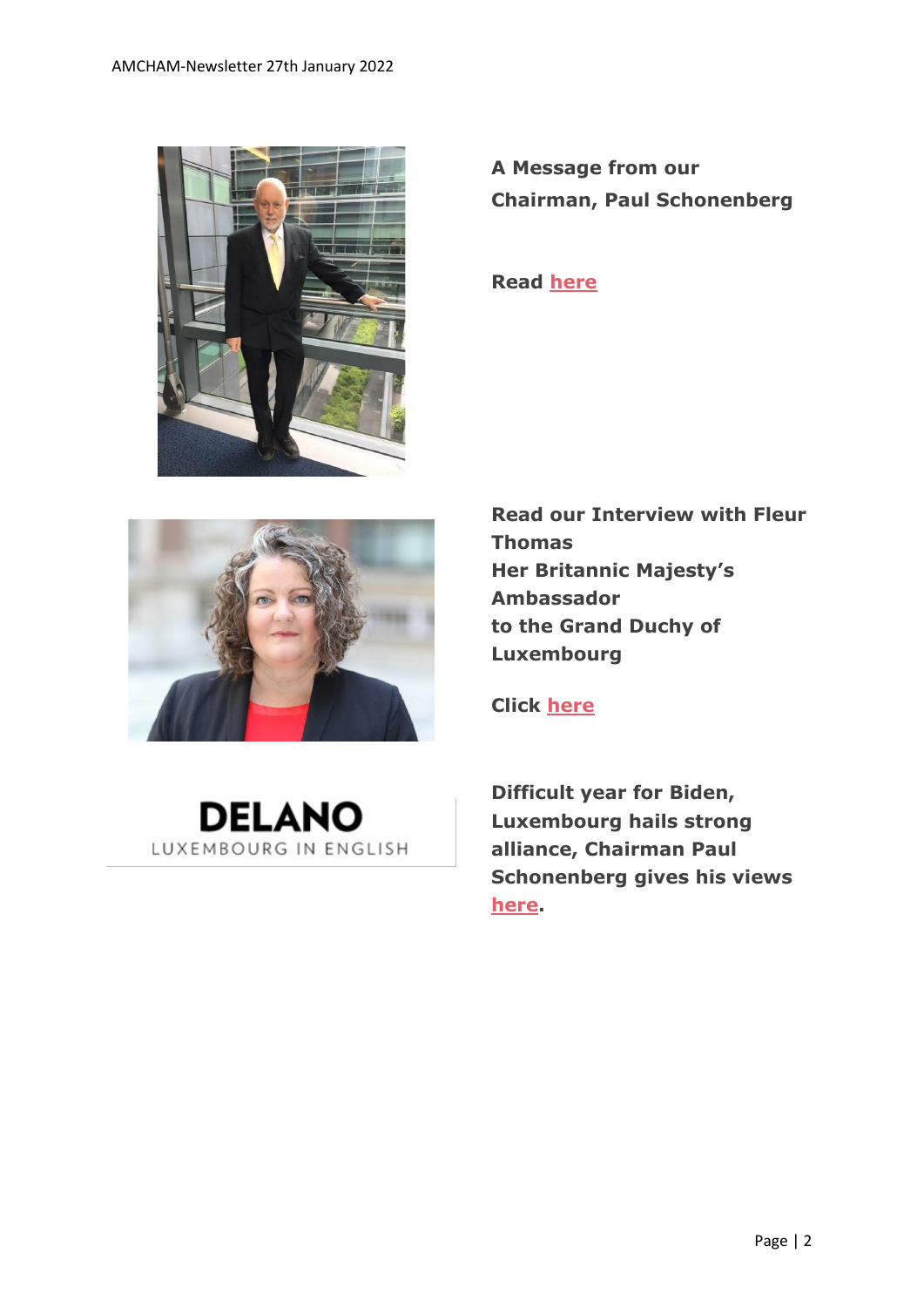## AMCHAM-Newsletter 27th January 2022



**Read about the Luxembourg-American Chamber of Commerce (LACC) fascinating Biennial Business Award - scheduled for 9th November 2022**

**Click [here](https://www.amcham.lu/newsletter/lacc-biennial-business-award-9th-november-2022/)**



**State officials to improve transparency, Bettel says** Prime minister promises parliament better access to public information**.** [Read more…](https://www.luxtimes.lu/en/luxembourg/state-officials-to-improve-transparency-bettel-says-61ead953de135b923636aa0d?utm_source=amcham_newsletter_&utm_medium=amcham_newsletter_&utm_term=amcham_newsletter_)



**2022 Social parameters** Are you aware of the new social parameters applicable since January 1, 2022? **Read [here](https://www.securex.lu/sites/default/files/2022-01/Social_parameters_2022.pdf)**



**Our Chairman, Paul Schonenberg,** talks to The Chronicle, **read [here.](https://chronicle.lu/category/american-chamber-amcham/39132-interview-paul-schonenberg-on-how-amcham-adapted-to-covid-19-pandemic)**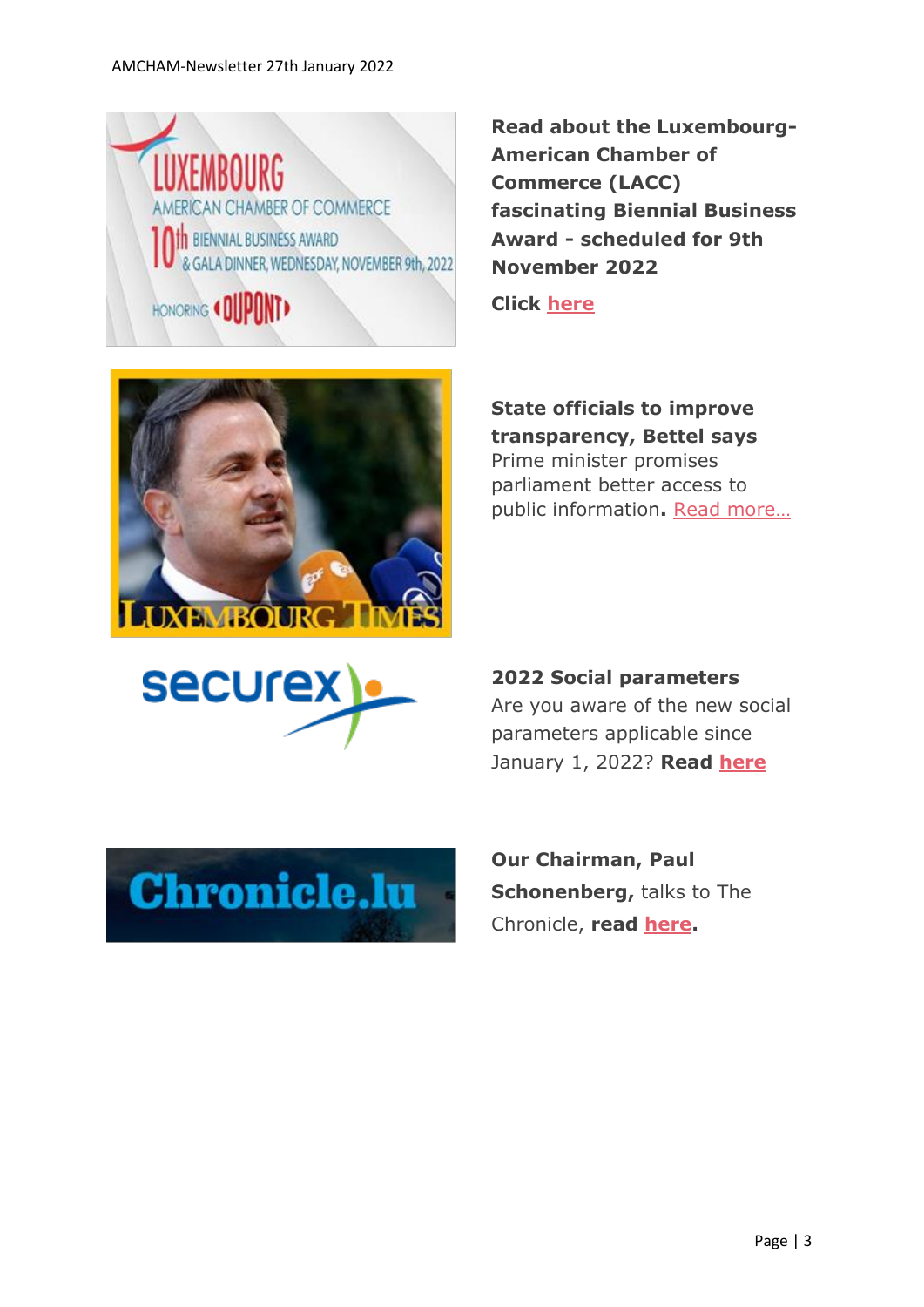









## **Profiling our AMCHAM Members**

Each week AMCHAM will highlight a few affiliated companies that we are proud to call our members.

**Click [here](https://www.amcham.lu/newsletter/profiling-our-amcham-members-27-january-2022/)**

**Going into our 46th week since the launch of the AmCham Member Benefits club, check out our web page [here.](https://www.amcham.lu/amcham-benefits-club/)**

**Want to join the AMBC, but you're not a member? Join [here](https://www.amcham.lu/amcham-benefits-club/ambc-card-for-non-members/)**

**Normandy-style pork and cider casserole See the recipe.**

**Read our Member's News:**

**BIL News [here](https://www.amcham.lu/newsletter/bil-launches-its-new-range-of-banking-offers-for-individual-and-business-clients/)**

**Elvinger Hoss News [here](https://www.amcham.lu/newsletter/18179/)**

**IQ-EQ News [here](https://www.amcham.lu/iq-eq-launchpad-to-support-first-time-female-fund-managers/)**

**Not yet a member of AmCham?** 

## **Join** [here](https://www.amcham.lu/newsletter/membership-details/)